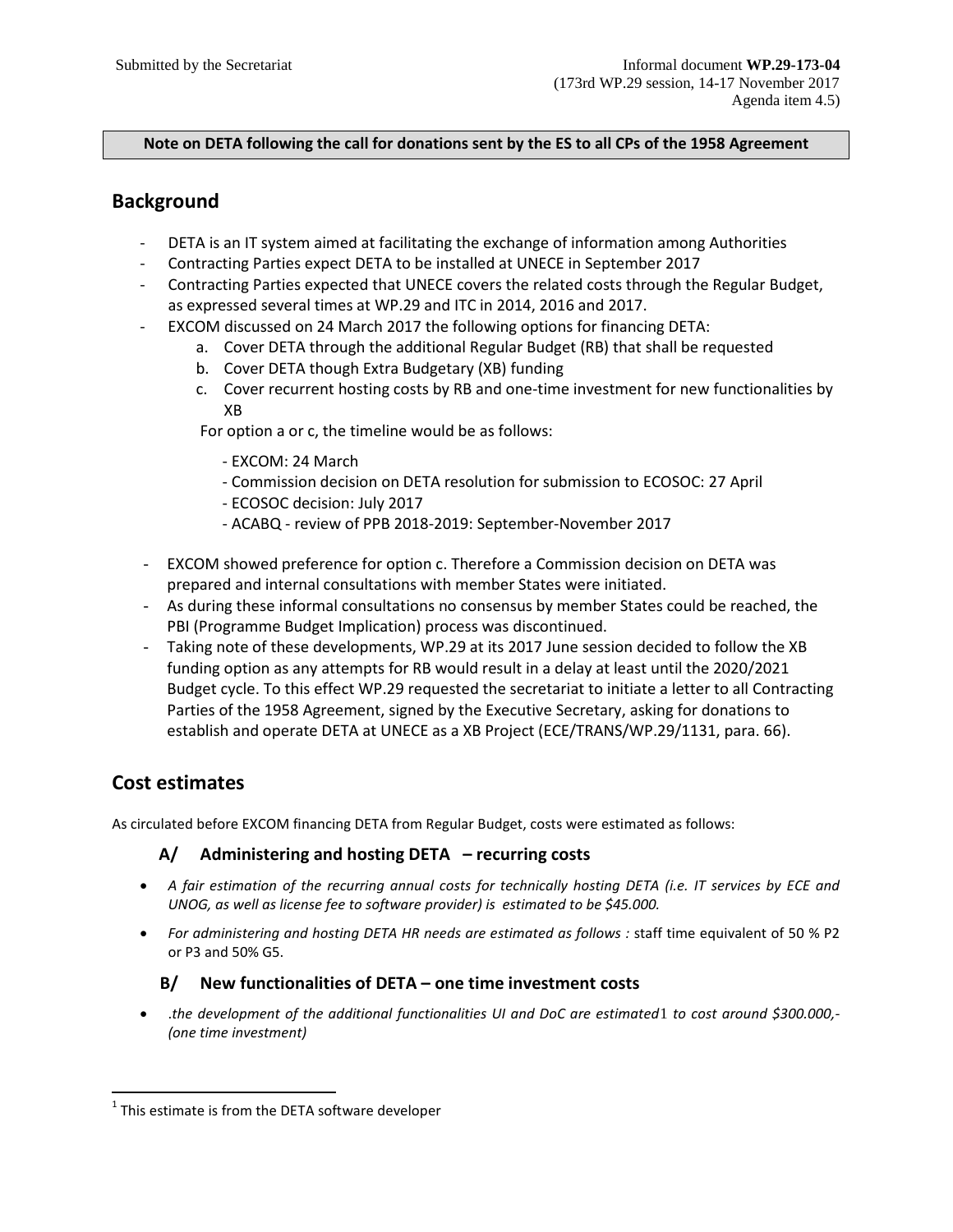However, the preliminary estimated costs listed above will need to be verified according to UN Standard Costing Procedures.

Following the request to ask for donations to establish and operate DETA as XB project; a full project proposal following UN internal rules and UN Standard Costing Procedures resulted in the following budget request for a five years period including the development of additional functionalities and full staff costs as absorbing certain activities by existing RB staff is not permitted within XB projects:

### **A/ Annual recurring costs:**

|              | <b>Description of Budget Class</b>                                        | <b>Amount in USD</b> |
|--------------|---------------------------------------------------------------------------|----------------------|
|              |                                                                           |                      |
| $\mathbf{1}$ | Staff and other personnel costs (Incl. Consultants)*                      | \$509,600            |
| 2            | Travel                                                                    | \$26,000             |
| 3            | <b>Contractual Services</b>                                               | \$0                  |
| 4            | Operating and Other Direct Costs**                                        | \$45,000             |
| 5            | Supplies, consumables and materials                                       | \$5,000              |
| 6            | <b>Equipment Vehicles and Furniture</b>                                   | \$0                  |
|              | Transfers and Grants Issued to Implementing partners (grants amount above |                      |
| 7            | US\$50,000)                                                               | \$0                  |
| 8            | Grants Out to end beneficiaries (grants amount below US\$ 50,000)         | \$0                  |
| 9            | <b>IP-PSC</b>                                                             | \$0                  |
| 10           | <b>UN-PSC</b> (13%)                                                       | \$76,128             |

### **Total Budget (recurring) \$661,728**

\*staff includes one project manager (P3), one IT expert (P2) and one support staff (G5)

## **B/ five years operation and one time investment** in the additional functionalities:

| Five years operation and one time investment in new functionalities |             |                     |           |  |  |
|---------------------------------------------------------------------|-------------|---------------------|-----------|--|--|
| operation costs for 5 years                                         | \$3,308,640 | one time Investment | \$300,000 |  |  |
|                                                                     |             | 13% PSC             | \$39,000  |  |  |
| Investment costs                                                    | \$339,000   |                     |           |  |  |
|                                                                     |             | Investment costs    | \$339,000 |  |  |
| <b>Total Budget (5 years)</b>                                       | \$3,647,640 |                     |           |  |  |

As regards the calculation for a five years operation period, this is not linked to UN budget cycles but based on basic rules of IT projects where during a such period no further investments in software and /or hardware upgrade are expected (IT systems life-cycle)

Annex I: Letter sent to all Contracting Parties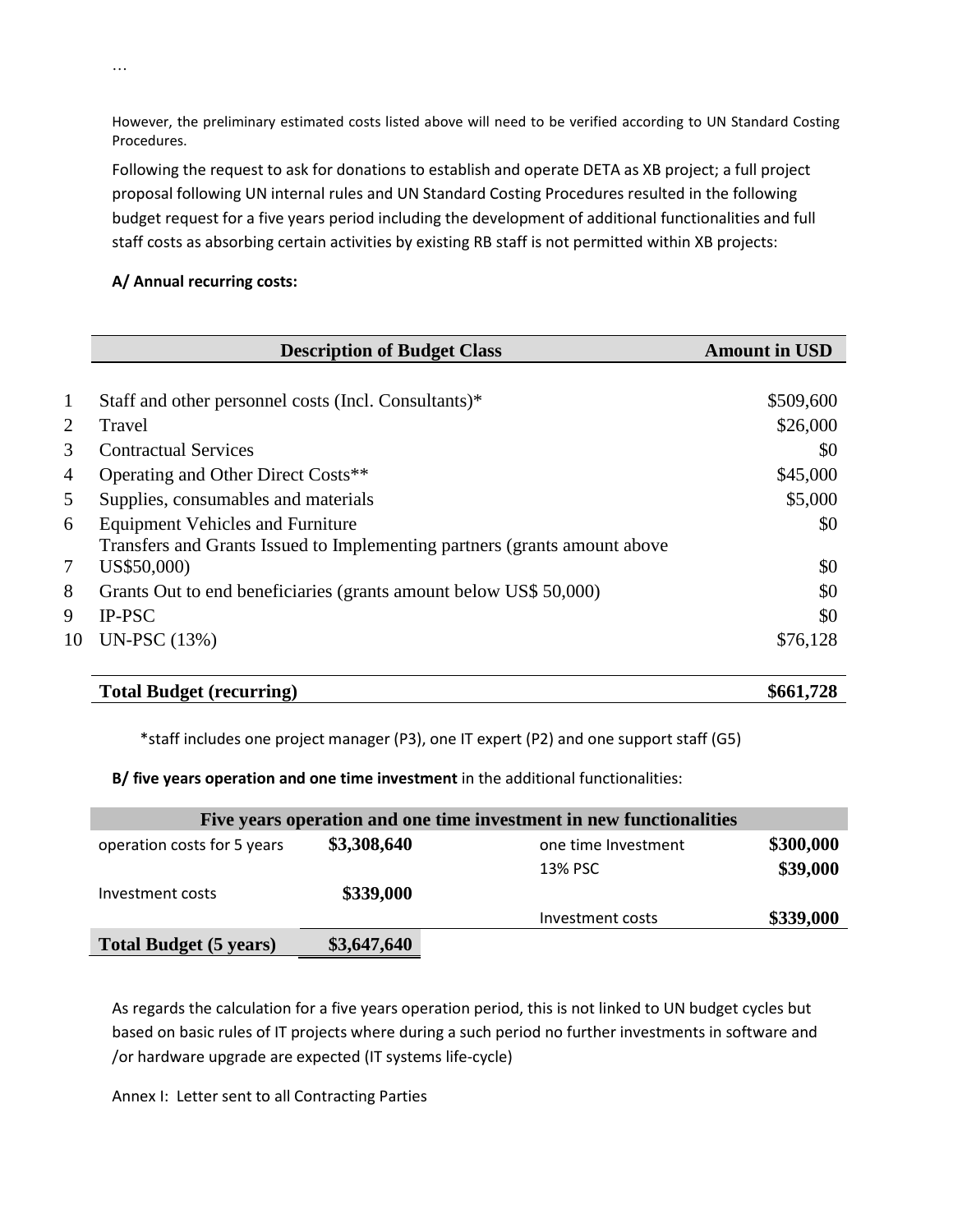Below is the table with the process for the decision and implementation of XB projects:

- Pledge / Donor Agreement
- Concept note
	- Aim
	- Cost plan
	- Timeline
	- …
- Preparation of the EXCOM documentation
	- PMU
- EXCOM decision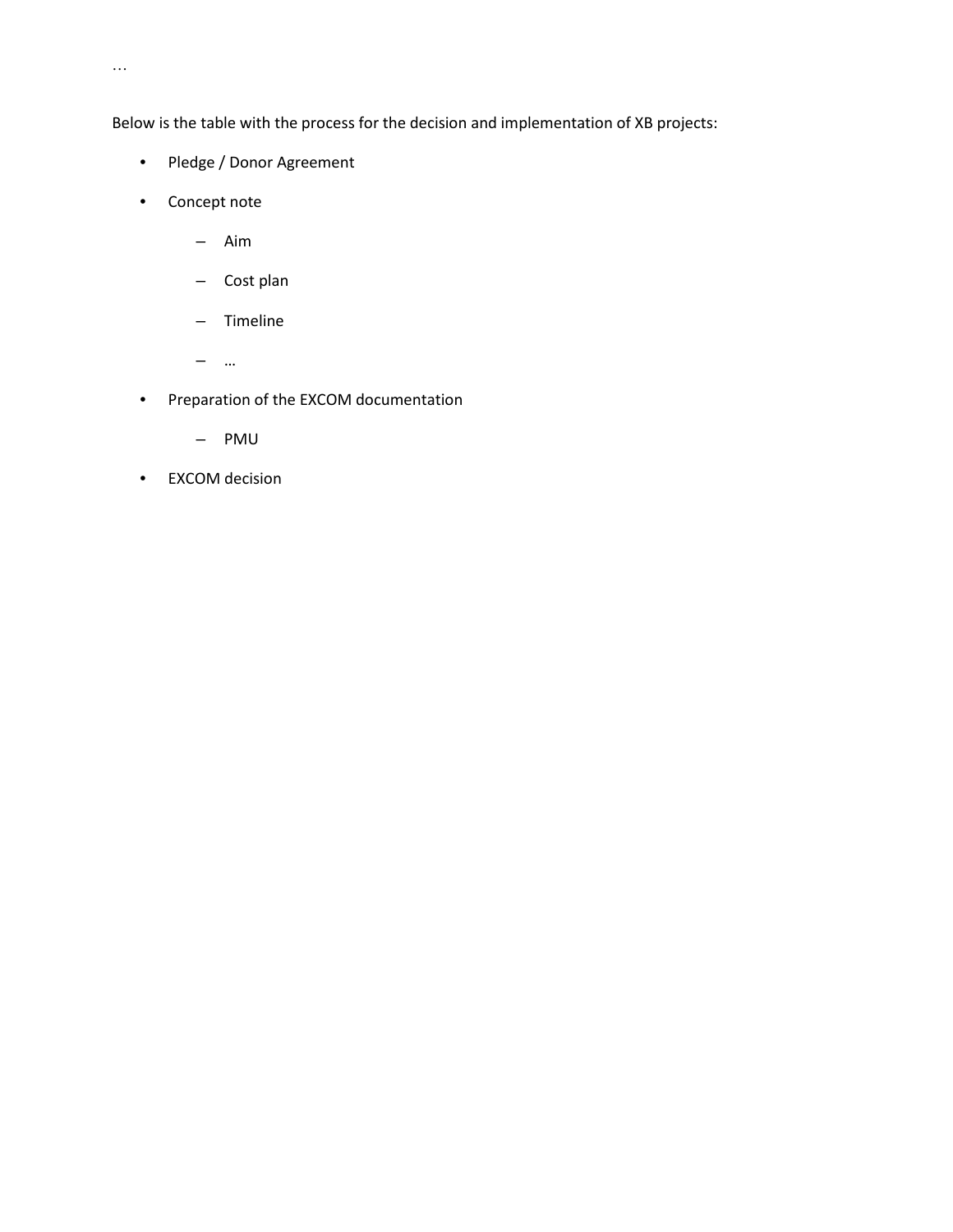Annex I

Ref.: 2017/OES/…/TRANS/..

13 November 2017

#### Excellency,

I have the honour of writing to you further to a request from the World Forum for the Harmonization of Vehicle Regulations (WP.29) to provide you with background information on the Database for the Exchange of Vehicle Type Approvals (DETA) and invite voluntary contributions.

The 1958 Agreement on harmonized technical United Nations regulations for the approval of wheeled vehicles, equipment and parts and their reciprocal recognition by its Contracting Parties relies on the exchange of information on granted approvals among the authorities of its member countries. Traditionally, such information has been shared among relevant government authorities by post or fax, which takes time, can be cumbersome and costly. Advancements in information and communication technology provide new opportunities for information sharing.

Revision 3 to the 1958 Agreement requests the establishment of the electronic database (DETA). The Contracting Parties identified UNECE, the custodian of the 1958 Agreement, as the neutral place to host DETA.

DETA aims to enhance the efficiency of the exchange of important information related to the construction of road vehicles. Further, it is expected to significantly increase the performance of the automotive sector governance and thus contribute to the progress towards achieving the Sustainable Development Goals.

#### Transport (or Industry) Ministers

Countries, contracting parties to the 1958 Agreement concerning the Adoption of Harmonized Technical United Nations Regulations for Wheeled Vehicles,

Equipment and Parts which can be Fitted and/or be Used on

Wheeled Vehicles and the Conditions for Reciprocal Recognition of Approvals Granted on the Basis of these United Nations Regulations